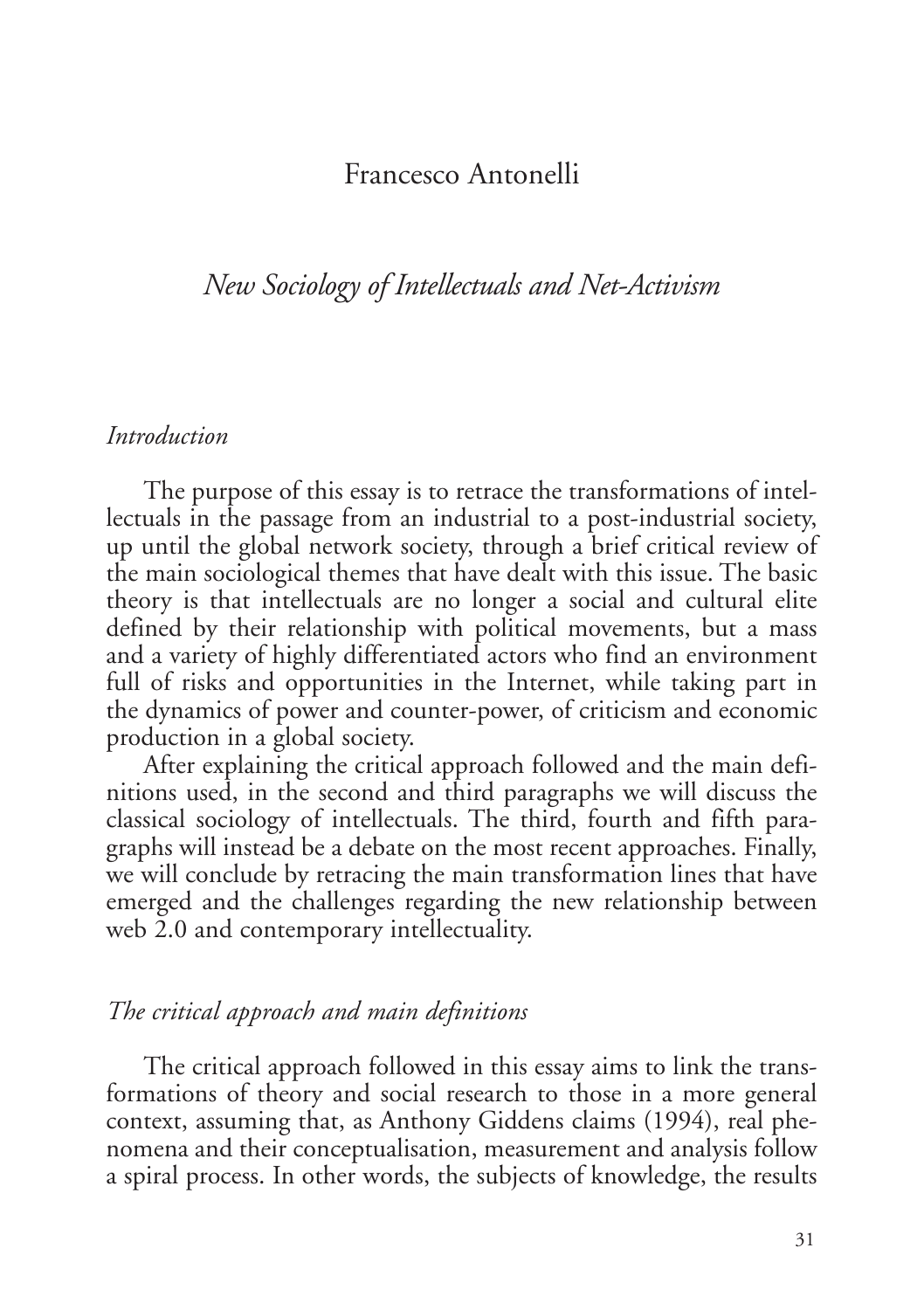of their work and the observed phenomena are built upon a reciprocal relationship. From this point of view, the work developed in these pages relies on a principle of contextualisation (Jasanoff, 2005) which applies the logic of the new sociology of knowledge to reflect on the political and public use of knowledge itself.

The essay's key term is obviously the 'intellectual' category. Although as we will see, different approaches tend to give different definitions of this phenomenon (Eyal and Buchhloz, 2010). In order to clarify and define the topic of this analysis, we define as intellectual a social actor whose actions have a desired and/or undesirable impact on political and public dynamics based on a cultural and symbolic capital defined relevant in a specific social context. The result is that an intellectual isn't just someone who has an intellectual job or is educated: this must be the basis to claim and exert some kind of influence on politics, communication and/or the public sphere. Moreover, in line with Habermas' typical approach (1962), in this essay we will distinguish between 'political sphere' and 'public sphere'; the former defined as an institutionalised realm of power dynamics that involve the political system and the latter as the dimension of debate and civil society action, in regard to collective and political issues.

### *The classical sociology of intellectuals*

The historical and social context in which the classic sociology of intellectuals develops, lives by the complicated and dual relationship between intellectuals and the masses, marked by the rise of new mass parties (Pombeni, 1994): on one hand, the former tend to stand out socially and culturally from the latter; on the other, public intellectuals justify themselves in relation to the masses (working class, middle class) always seeking the right distance with conflict and socio-political movements that characterise industrial society. In a corporate modernity phase, this means simultaneously imagining the problem of the relationship with political parties and with the form of participation and representation that characterises political dynamics.

In his well-known book *The Age Of Ideologies: A History of Political Thought in the Twentieth Century* (1982), the historian Karl D. Bracher suggests that the general interpretative key to the history of the past century is the short circuit between cultural production and political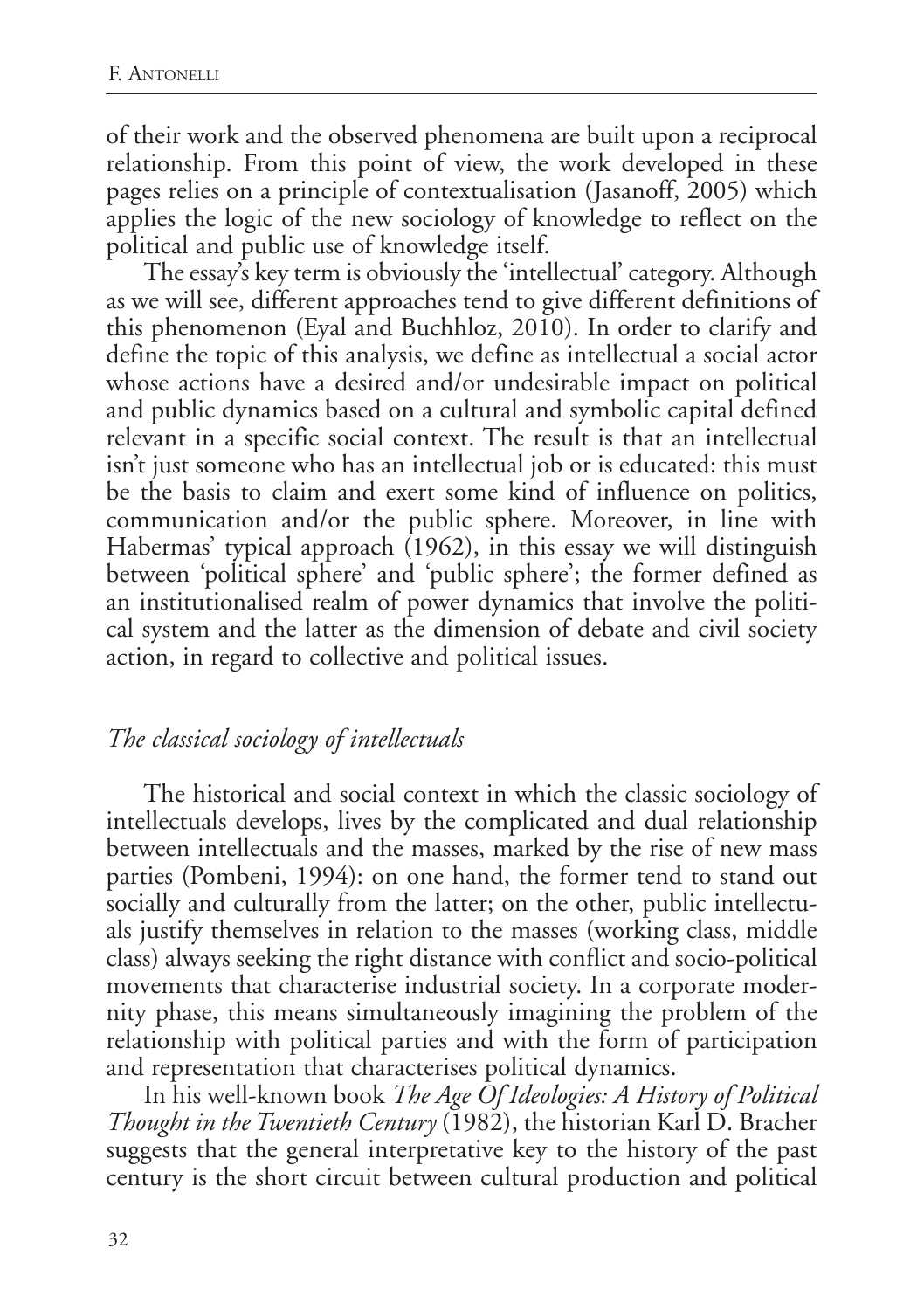processes, between intellectuals and the masses, between intellectuals and parties: reconnecting to a well-established liberal interpretation that dates back to Eric Voegelin (1952) and Jacob Talmon (1952), the German historian identifies the main explanation for the formation and rise of totalitarian and dictatorial regimes of the twentieth century with the political mobilization of intellectuals, their explicit militant choices and the redefinition in eschatological and dogmatic terms of modern humanistic culture: through the support of mass parties, intellectuals reportedly led non-intellectuals, the masses, towards their ruin and slavery, based on a widespread sense of alienation and estrangement from the liberal and capitalist project of modernity. This vision is clearly opposed to the diverse idea that could be defined radical, (mainly referred to German idealism, especially to Fichte's Science of Knowledge - 1794) which instead interprets the last century as a long trend of intellectual decadence. This vision upholds the idea that intellectuals betrayed their original mission of public engagement or were relegated to a marginal role, so they ended up favoring or unable to prevent barbarity in history (Asor Rosa, 2009; Furedi, 2004; Flores d'Arcais, 2013; Saïd, 2014): intellectuals were allegedly a vanguard defeated by history and in the end, basically alienated from party dynamics, unable to lead themselves and the masses towards a higher degree of emancipation.

With reference to different visions of the Enlightenment, both the liberal and radical interpretations bring out the two central issues that dominated the same consideration of social sciences on intellectuals between the first post-war period and the 1970s - a research program we could describe as classical sociology of intellectuals, by tightly binding analytical and normative dimensions:

- 1. The relationship between cultural and political spheres within the new industrial mass society. An issue based on the opposing duo involvement/detachment between cultural production and political approach and therefore, between intellectuals and mass movements.
- 2. The individuation of social identity and therefore, of the roles and tasks that intellectuals had and/or should have had in modern society. In this case, the opposing duo is political autonomy/political dependence, between the idea of intellectuals as social actors and autonomous politicians, instruments of a particular vision of the world and those who deny this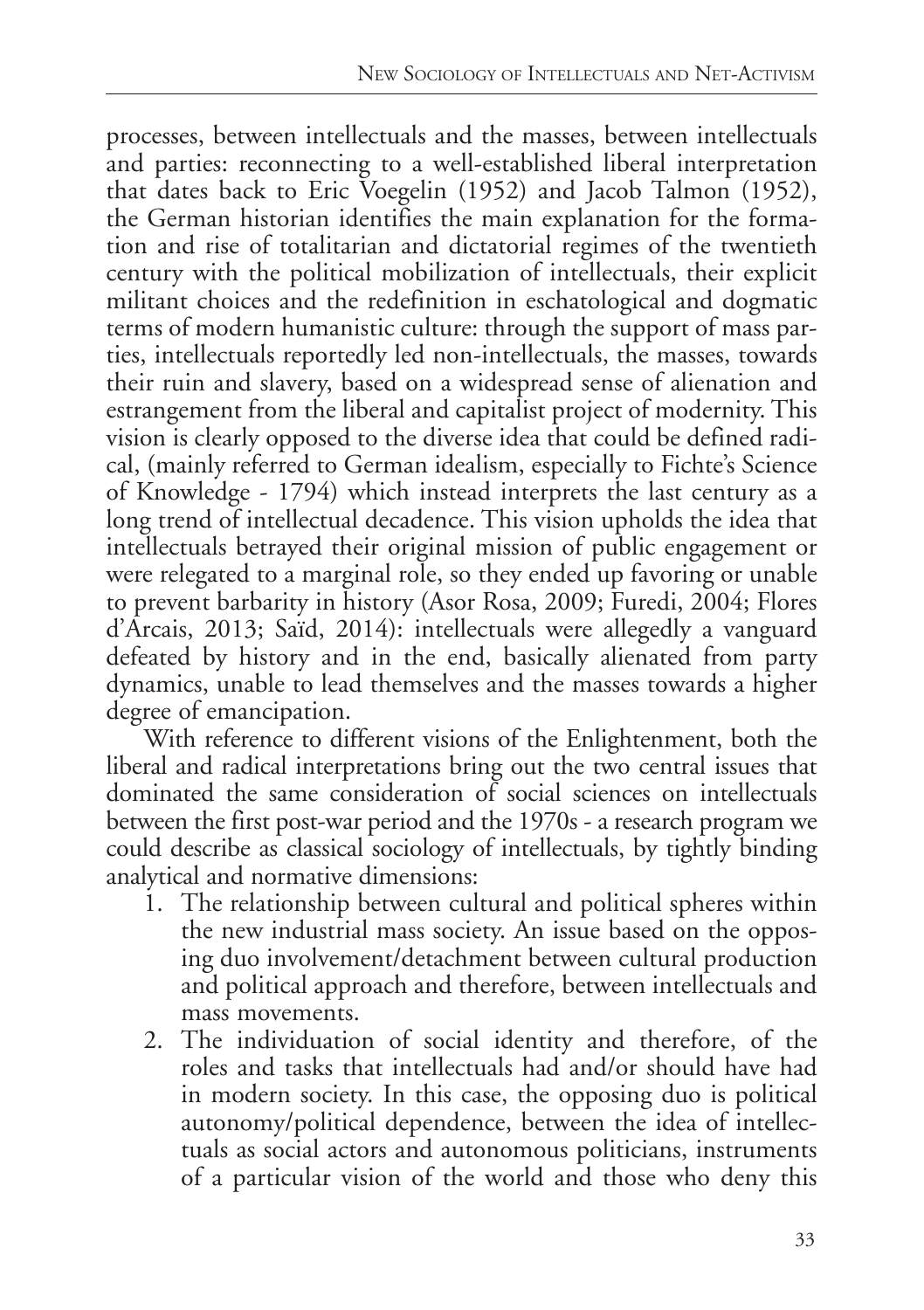possibility, considering intellectuals as a constant instrumental actor in the political game of the main social groups (typical of the twentieth-century social thought of the middle and working class).

The combination of these two dimensions enables the identifying of four main areas of research:

- a) Theories of the new class (involvement/political autonomy): intellectuals are a class in itself that bears specific interests and world views, capable of structuring a training process and giving rise to a new ruling class that is replacing, (through the expansion of bureaucracy and the planning of production processes) the economic entrepreneurial bourgeoisie (Burnham, 1941; Đilas M., 1957; Gouldner, 1979). In this interpretation, both the quantitative growth and the increasing socio-economic role of intellectuals mark a trend in their relationship with mass political movements: initially characterized by vast forms of cooperation, this relationship marks a growing independence of intellectuals who increasingly become actors of an independent movement (and therefore political).
- b) Theories of the organic relationship (involvement/political dependence): intellectuals justify themselves in their social being and they always play a role of criticism or support towards history's two main social classes and related power dynamics; thus they are always at the service of others, not being directly productive and despite carrying out essential tasks to maintain or change the social order, by organising/leading secondary groups, producing ideas and approval (Gramsci, 1992). According to this interpretation, intellectual roles make sense and are considered specifically modern only in their close relationship with political mass movements that end up being led and organised by intellectuals.
- c) Theories of intellectual supremacy (detachment/political autonomy): in this vision, intellectuals are a group characterized by a moral and spiritual supremacy connected to their close relationship with the Truth: this basic orientation helps withdraw their social origin and influences (to which other socio-political individuals are subjected to) making them an independent social group; this shows that intellectuals should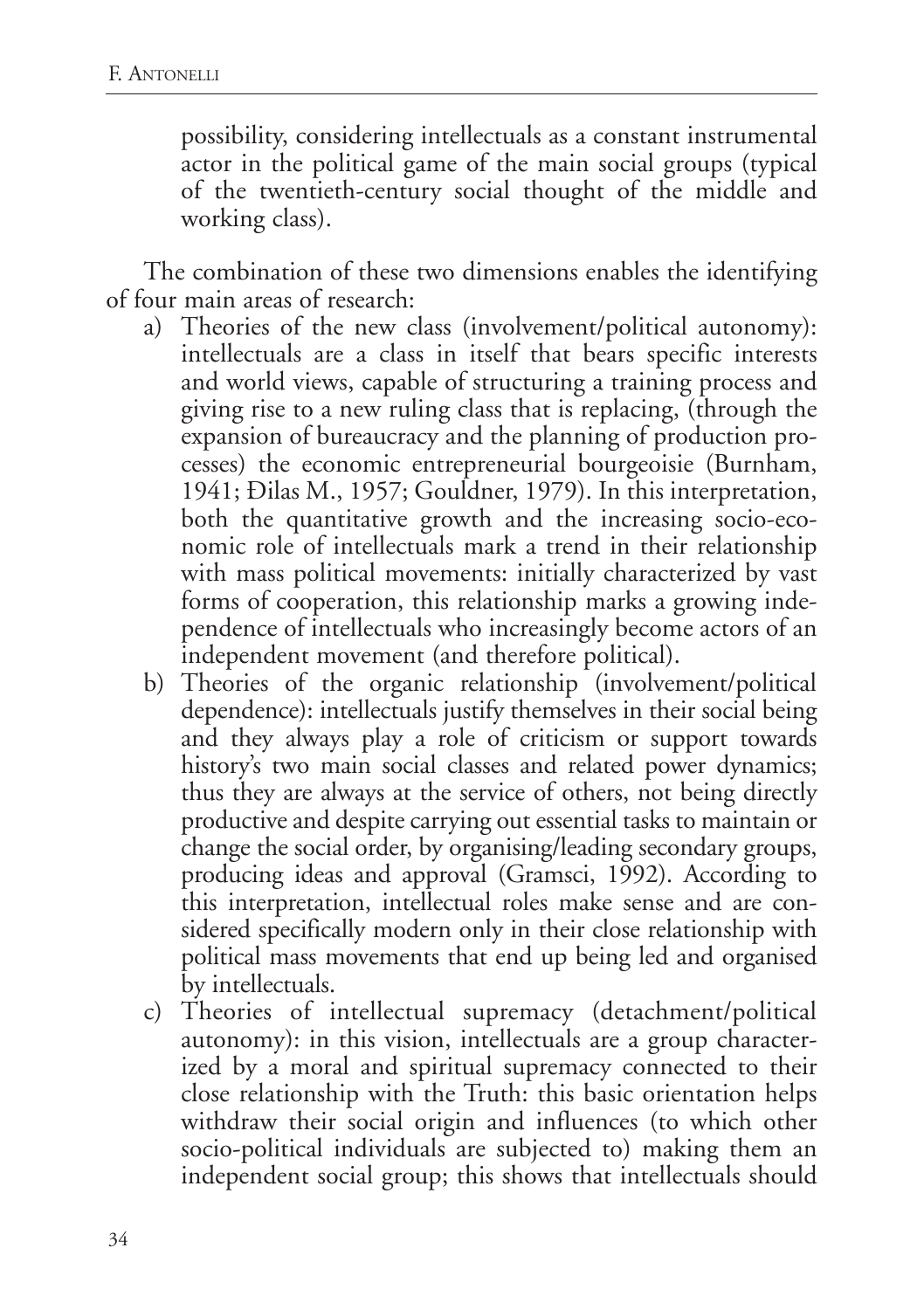not carry out their tasks at the service of this or that individual interest but, in line with their socio-cultural characteristics, they should put themselves at the service of a general interest or recover an ascetic vision of their role (Benda, 1927) or of a government inspired by Plato's 'philosopher kings' (Mannheim, 1929; 1935; 1950). For this vision, intellectuals must distance themselves from mass political movements to form a vanguard above conflict and individual interests.

d) Theories of the professional role (detachment/political dependence): intellectuals don't have a privileged relationship with an alleged universal truth since they are fully immersed in an insuppressible 'polytheism of values'. This shows that they may primarily base their credibility on technical and professional training, providing useful support to understanding the phenomena and developing practical solutions without being able to attribute them to some objective reason (Weber, 1919). Therefore, even according to this interpretation, intellectuals must distance themselves from mass movements without claiming a greater ability to govern, but 'being satisfied' with carrying out their professional role, collaterally to the different socio-political groups fighting one another.

| <b>IDENTITY AND</b><br>ROLE OF<br><b>INTELLECTUALS</b> |            | RELATIONSHIP BETWEEN<br>CULTURAL SPHERE AND POLITICAL<br><b>SPHERE</b>    |                                                                       |
|--------------------------------------------------------|------------|---------------------------------------------------------------------------|-----------------------------------------------------------------------|
|                                                        |            | Involvement                                                               | Detachment                                                            |
|                                                        | Autonomy   | Theories of the new class<br>(Alvin Gouldner) <sup>a</sup>                | Theories of intellectual<br>supremacy<br>(Karl Mannheim) <sup>a</sup> |
|                                                        | Dependence | Theories of the<br>organic relationship<br>(Antonio Gramsci) <sup>a</sup> | Theories of the<br>professional role<br>(Max Weber) <sup>a</sup>      |

Tab. 1. *– Main branches of classical sociology of intellectuals*

a= Emblematic author of reference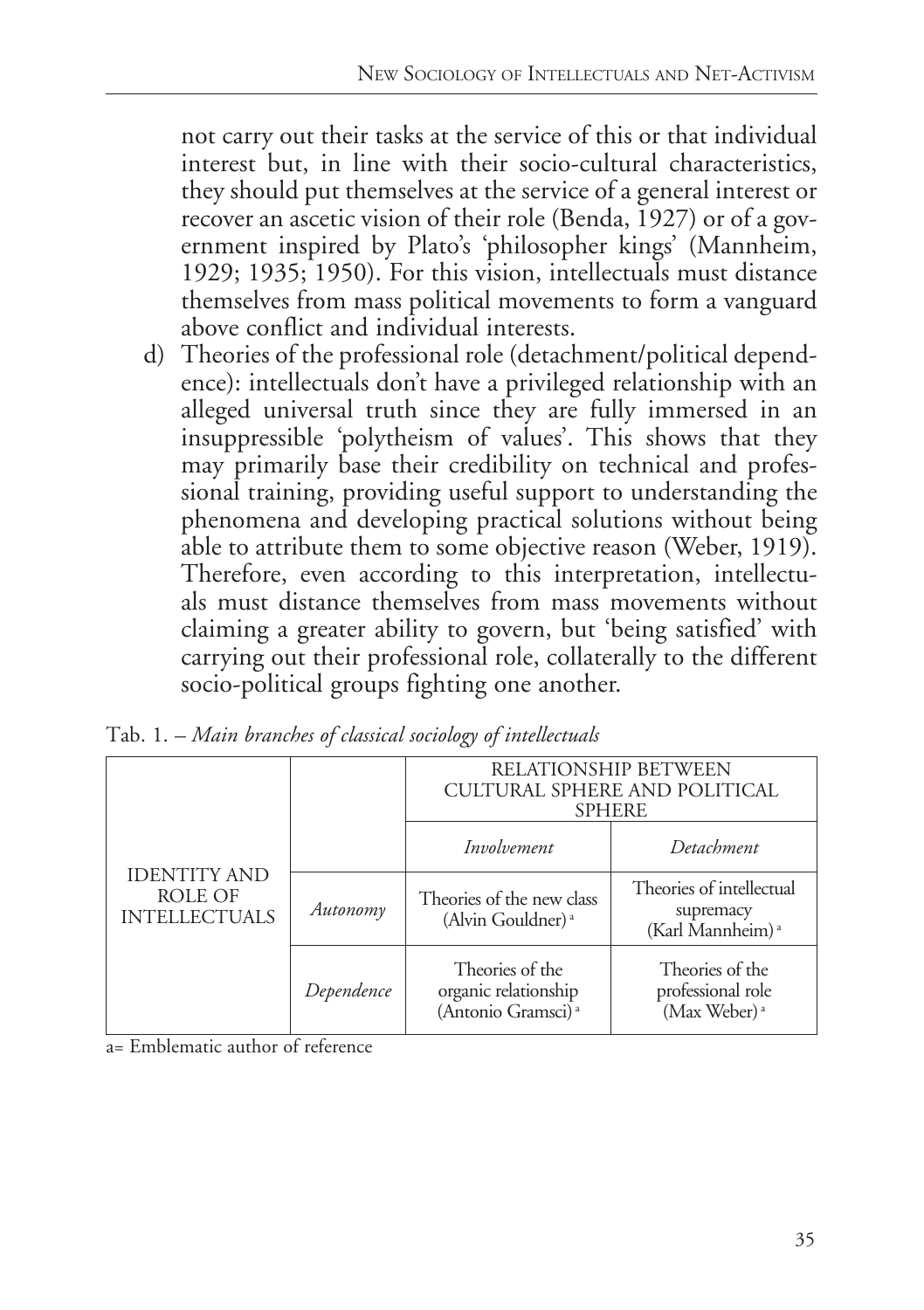## *Discussion I: the supremacy of politics*

The classical sociology of intellectuals, between analysis and self-analysis, has mainly been a political sociology even when moved by an approach related to the sociology of knowledge – as in the typical case of Karl Mannheim (1929). Classical sociology, by focusing on a 'high' concept of politics and culture typical of the industrial society (that its development seemed to have weakened since the beginning) led the analysis problem of intellectuals back to Sartre's central question: 'what is an intellectual'. This sociology was therefore also an essentialist sociology based on an actual sacralisation and idolisation of culture and criticism's ability to help build, through the intellectualisation of politics, a more rational world. The classical sociology of intellectuals was a sociology of minorities: intellectuals of the industrial society are a social minority from a quantitative point of view, in a situation in which the population's average level of schooling is low; but they are also a minority from a qualitative point of view, since they present themselves and are socially perceived as an elite and/or a vanguard able to observe things in a deeper, more thoughtful and more forward-looking way and therefore, worthy of listening and leadership, according to a didactic model of the relationship between intellectuals and non-intellectuals (Bauman, 1987). In conclusion, this sociology has represented that supremacy of the political sphere compared to the public sphere, of organised political movements compared to civil society, which characterised the trend of the industrial society and the democracy of parties (Manin, 2010).

## *The new sociology of intellectuals*

The transition from an industrial to a post-industrial society has produced a crisis of the classical research program on intellectuals from an epistemological-methodological point of view, as well as from a self-sufficient perspective. In the 1970s and 1980s, five developments marked the rise and ultimate decline of the role of public intellectual that appeared on the public scene with the Dreyfus Affair: 1) the increasing centrality of knowledge in economy (Touraine, 1969; Bell, 1973); 2) the population's remarkable growth of literacy and schooling in western countries; 3) the rise of new social movements after 1968 which led to a public saturation of the engaged intellectual figure and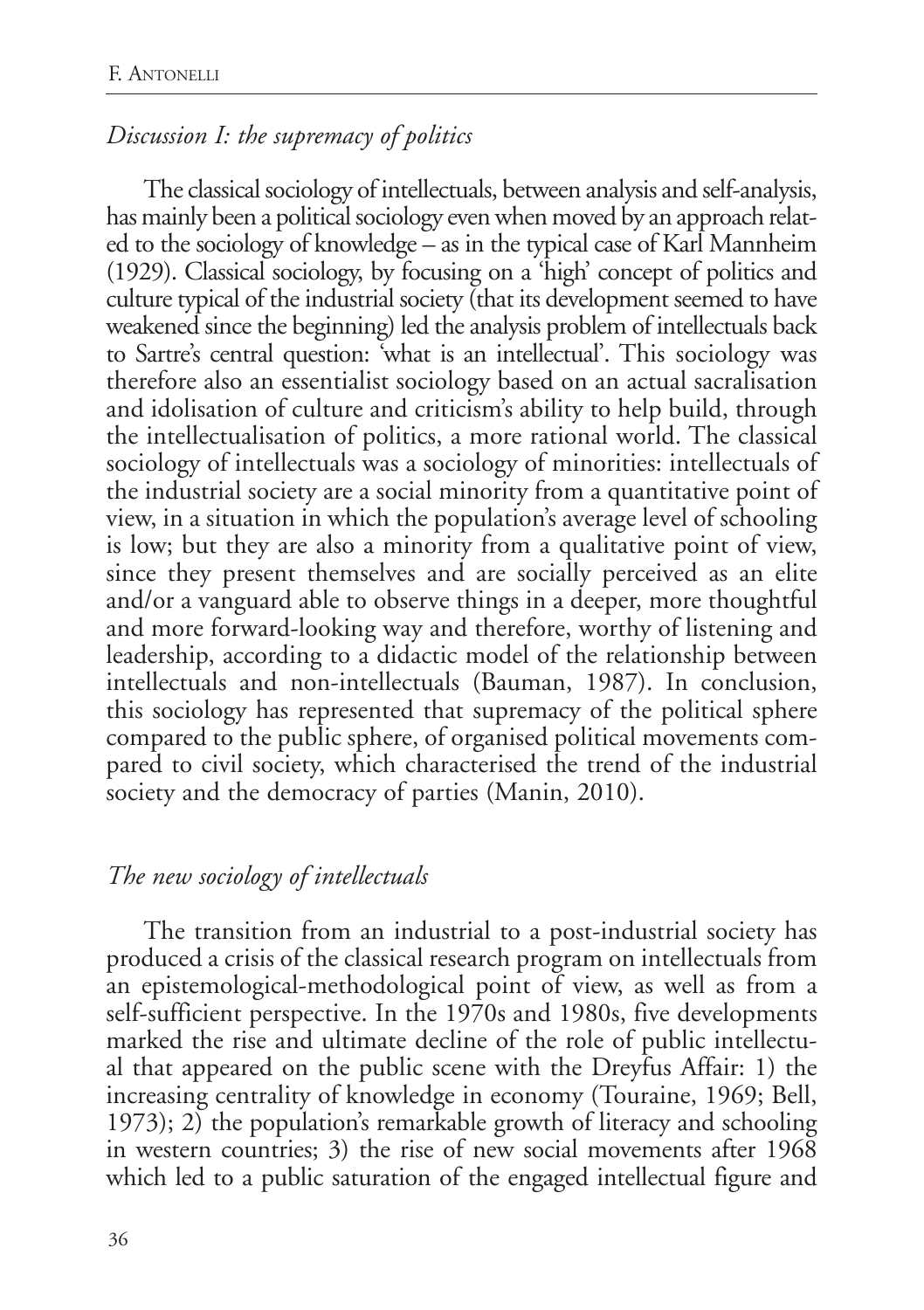the spread of an argumentative style based on the culture of critical discourse (Antonelli, 2012; Gouldner, 1979); 4) the success and development of a new media system based on commercial broadcasting and the leading role of entertainment (Abruzzese, 1978: 5) The disrepute which strong concepts of the Truth fall into and the general weakening of humanistic and social sciences' knowledge in their ability to materialise to a certain and universal knowledge: the pars construens that had given meaning to intellectual activity gives way to the supremacy of 'deconstruction' as the main mission of a knowledge different from natural science (Lyotard, 1979).

These five developments on one hand helped the deconstruction of the mass party and the rise of the new democracy of the public (Manin, 2010; Mazzoleni, 2012); on the other hand, the 'disillusionment' and the 'desacralisation' of the bond between the cultural sphere and the political sphere: the sociology of intellectuals stops being mainly political sociology, essentialist, of minorities and of political supremacy compared to civil society. It became: a) a 'sociology of knowledge and communication' because the central issue was the production and use of knowledge in the dynamics of power and counter-power on a mainly public scene and of public individuals; b) 'relational' because many individuals exceeding the classical cultural institutions (academy, school) and political institutions (State, parties) of social modernity use knowledge to structure their actions; c) 'focused on highly differentiated intellectual categories', since the division of intellectual labour and the individuals that animate it grows enormously in a constant tension between professionalism and a selfless approach to knowledge; d) the increasing 'supremacy of the public sphere and civil society compared' to institutionalised politics since the places and extents of the conflict move on a more informal, common ground, linked to communication and the formation of movement actors are not related to institutionalised parties.

The new major questions are: «in what conditions intellectual actors are formed?» And «in what conditions do intellectuals take part in the dynamics of power and counter-power on the public scene?». The new sociology of intellectuals moves along the opposing duo 'objective conditions/subjective conditions', 'structures and institutions' or 'identity and culture' as elements that can answer these questions.

a) 'Objectivist' approach: this analytical current tends to 'depersonalise' its investigative object and, by adopting an approach related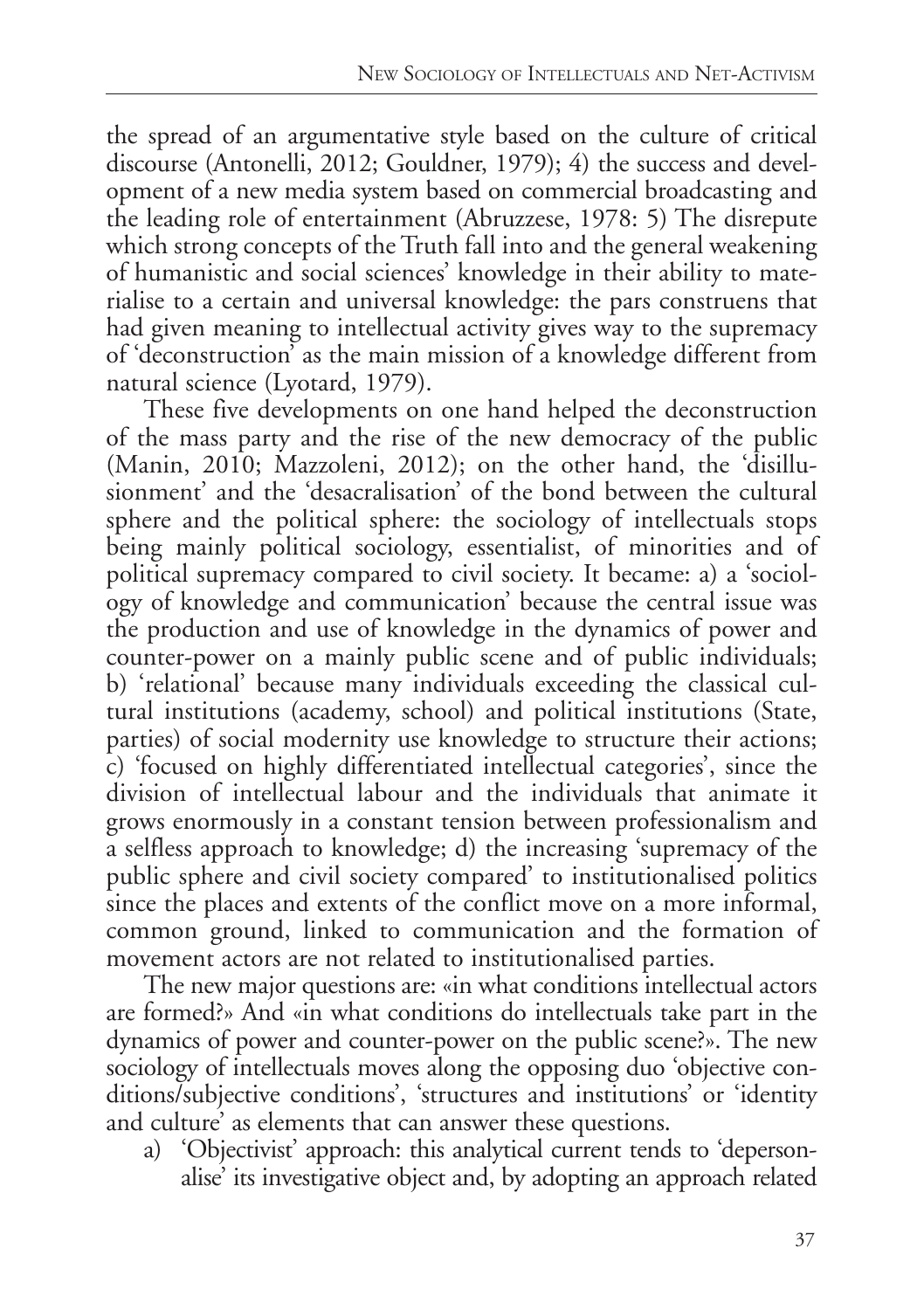to Pierre Bourdieu's genetic structuralism, it investigates the different intellectual areas, their socio-cultural features and the different positions of the actors within (Camic and Gross, 2001; Rahkonen and Roos, 1993; Sapiro, 2003; Ringer, 1990; Jacobs and Townsley, 2010). The reference model for this approach is *Homo Academicus* (1984) by Pierre Bourdieu. By starting from the university professor's definition 'dominant part of the ruling class', the French sociologist bases his entire analysis on the implementation of the 'social space' model, that means, viewing the University as a conflictual context to control its distinctive resources (prestige, political-cultural influence), in which one fights from different positions, alternating long phases of 'war of position' to brief but significant moments of 'war of movement'. The first type of conflict dominates the everyday academic life and is based on the use of science and the scientific merit as a resource to legitimize itself, but it doesn't work as the only criterion for recruitment, assignment and exercise of academic power. Arising from Kant's analysis, Bourdieu shows that relations between the different Faculties and between the different academic individuals, there is always a distinction and conflict between those who claim power on the basis of scientific capital (results obtained through research) and those who do so on the basis of social capital – influence developed from being members of the upper class or a dynasty of intellectuals or of a cultural-political faction. This isn't a conflict between good and evil, between 'merit' and 'barony', but between two principles always simultaneously present: the outsiders and the disciplines closest to pure research will gather and use the first type of capital, insiders and the disciplines closest to the field of power (such as Medicine and Law) the second. Pierre Bourdieu traces the brief, but intense phase of the 'war of movement' to 1968: in his interpretation, this event is the result of University's transformation into mass universities, with the consequential downgrading of qualifications and the increase in the number of professors which however, hasn't led to an equal increase in career opportunities. In France, the general crisis of May 1968 arose from the contingent formation of a 'position of homology' (in exploitation and frustration) between those newly wealthy of the Academy and the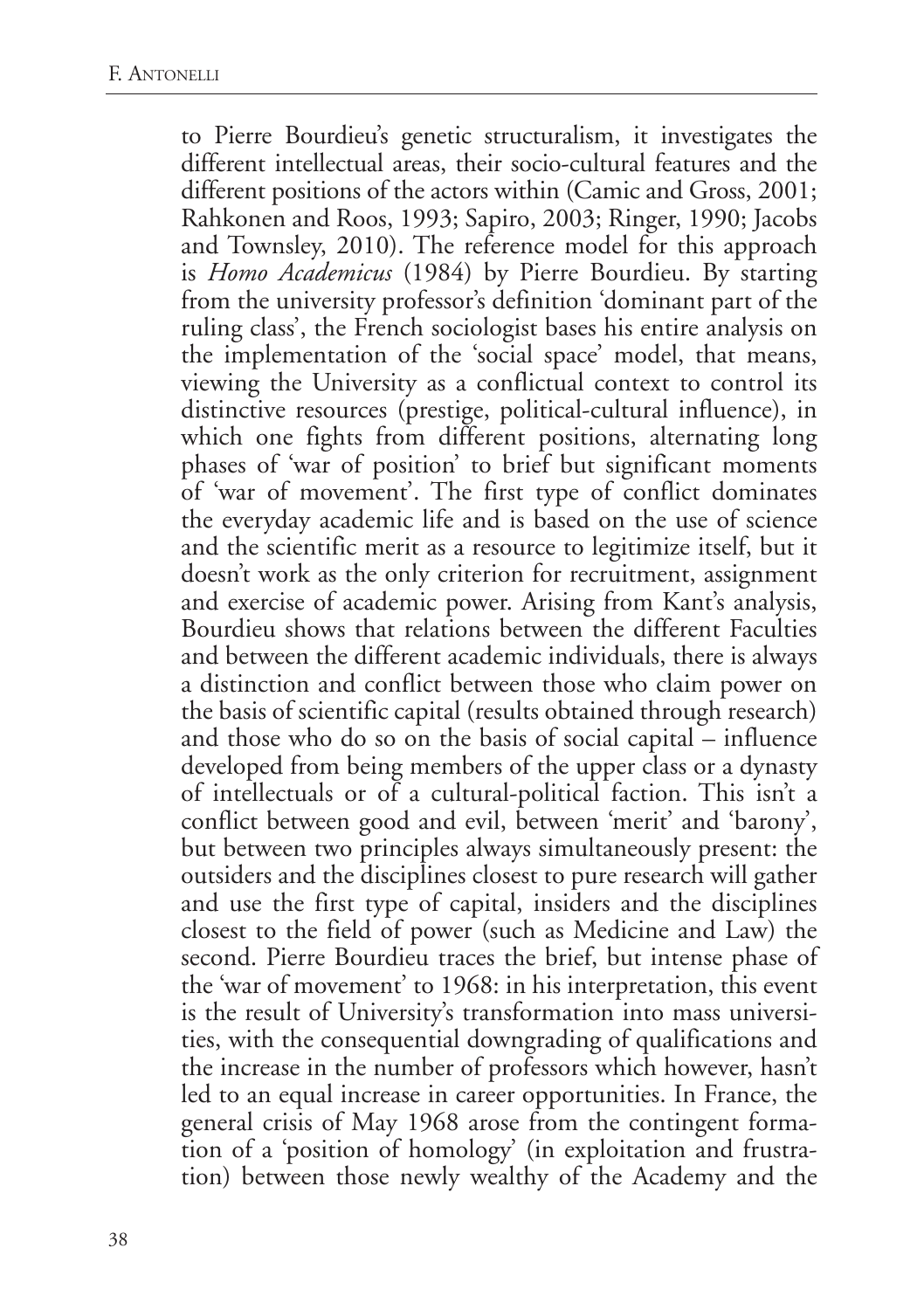working classes. Some of the most complete and characteristic research which moves alongside Bourdieu's model is Sapiro's analysis (2009) on the different models of public intervention in the French context. According to this research, the many ways of being intellectual depend on three factors: the total amount of the symbolic capital held by various experts, the level of independence from political power and lastly, the level of professional specialisation of 'aspiring' intellectual actors. Based on these structural factors – they are seen as changing features in the evolution of a social field – Sapiro identifies six types of public commitment of intellectuals and their identity: the critic, linked to the figure of a universalistic intellectual; the guardian of moral order; the intellectual-leader and organiser; the intellectual-vanguard; the pure expert; the collective intellectual.

b) 'Subjectivist' approach: the second type of macro-approach is linked to a deconstructivist epistemological and theoretical option and is more thematically differentiated than the 'objectivist' approach: a first line of inquiry pertains to studies on science and technology as social products incorporated into public communication processes and in the formation of debates – such as ethical ones, on the social use of scientific knowledge and especially, those related to the life sciences. These *Social Studies of Science and Technology* (SSST) mark a crucial break with Merton's sociology of science (1968), mainly focused on reconstructing the internal identity of science (Calhoun, 2010): the focus is now on the symbolic redefinition, in a political context, of knowledge and technology (Collins and Evans, 2002; Latour and Weibel, 2005; Wynne, 2005). Four key principles follow in order to interpret the complex relationship among all these processes (Adler-Nissen and Kropp, 2015): 'the principle of symmetry' states that in rebuilding the social role of a certain knowledge, one must know the events and processes that determined the victory of a theory instead of others; 'the principle of interchange', according to which the scientific field is highly permeable to external influences; 'the situational principle', according to which knowledge must be read in its production and in its impact in close relation to institutional dynamics and with the circumstances that lead to its development; 'the contextual principle', for which knowledge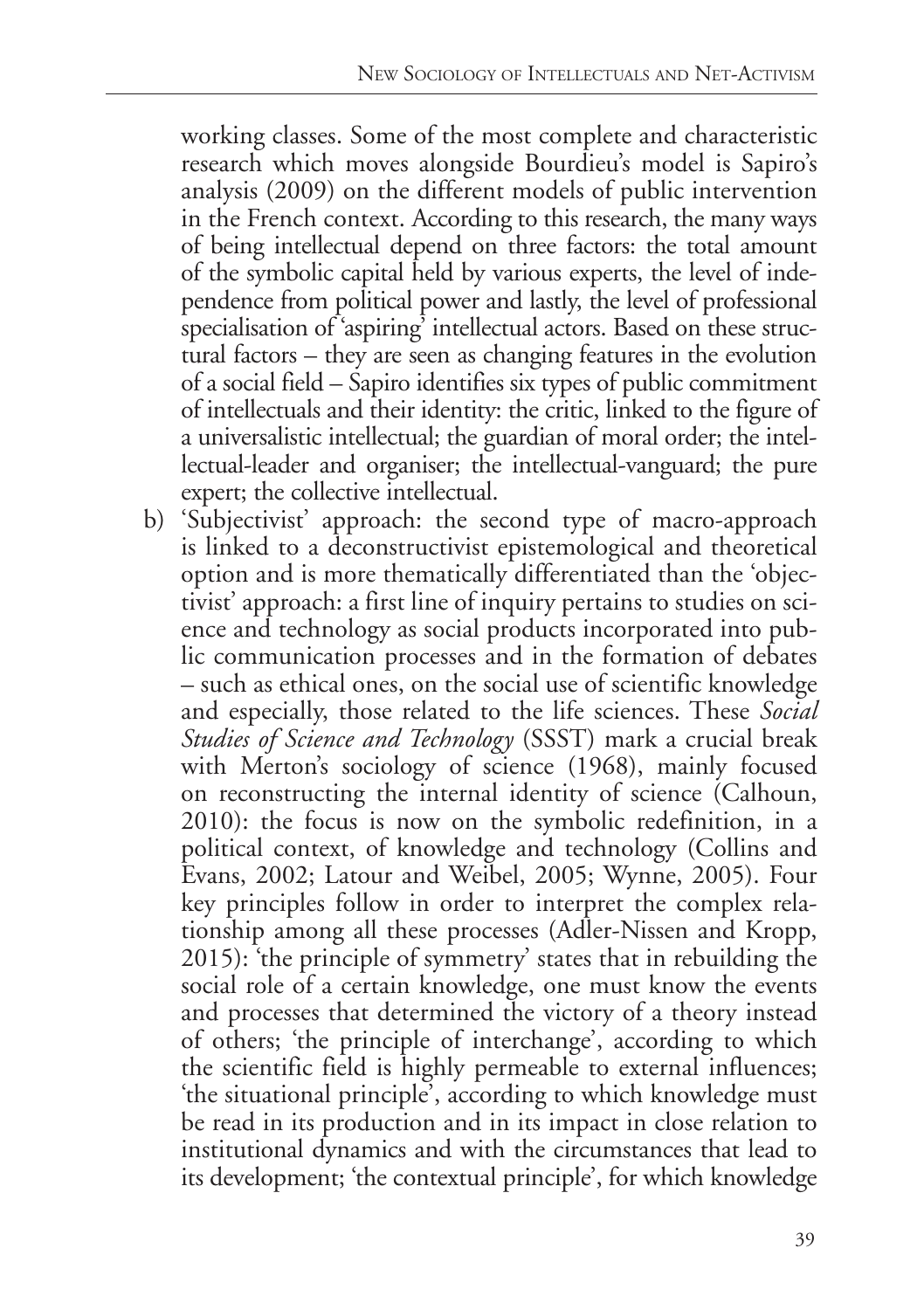must always be read in relation to a wider political, economic and cultural environment in which it matures. A second sub-line of inquiry is clearly inspired by Foucault's work and especially to that particular variation of the power-knowledge relationship included in the concept of 'governmentality'. For the French philosopher, this concept is referred to that specific 'art of government' […] which through institutions, procedures, analyses, reflections, calculations and tactics assures populations are taken over and guarantees the government of the 'living' (Foucault, 1978: 167-168). It's on this ground, since the publication of the book edited by Burchell, Gordon and Miller, *The Foucault Effect: Studies in Governmentality* (1991), that *Governmentality Studies* start spreading on an international level: they start from the assumption that *governance* nowadays is built on the basis of 'expert' knowledge that defines the nature of government and the most appropriate means to putting it into practice (Barry *et al.*, 1996; Valverde, 1998; Rose *et al.*, 2006). Finally, the third sub-line refers to the so-called 'epistemic communities', groups of experts who, for different reasons, enter the increasingly influential and structured debates on international issues such as peace and global pollution; trying to investigate how their activism has repercussions on international relations (Adler and Haas, 1992; Keck and Sikkink, 1998).

| OBJECTIVIST APPROACH  | SUBJECTIVIST APPROACH                                                                                        |  |
|-----------------------|--------------------------------------------------------------------------------------------------------------|--|
| Genetic structuralism | Social Studies of Science and Technology<br>Governmentality Studies<br>Analysis of the epistemic communities |  |

Tab. 2. *– Main areas of the new sociology of intellectuals*

## *Discussion II: power and counter-power*

When the new sociology of intellectuals tends to minimise the typical prescriptive dimension of classical sociology, it represents the increasing differentiation of the relationship between intellectuals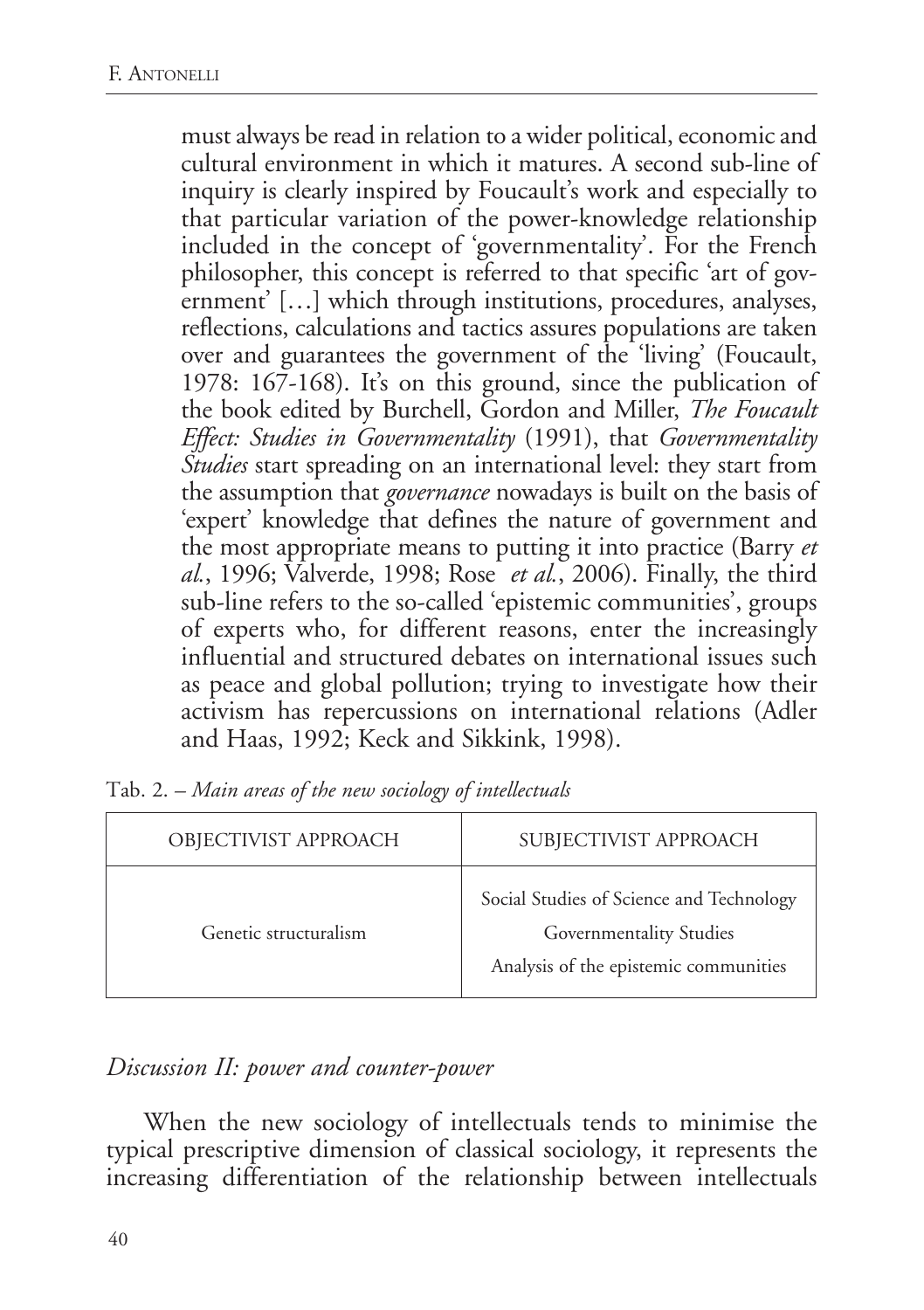and non-intellectuals and therefore, compared to those socio-political movements that had been a big part of twentieth-century thought. The focus shifts from the actors to the actions and to their desired and undesired effects, completely aware that legitimate knowledge is now an essential element to any socio-political dynamic. These may or may not be incorporated within the dynamics of power and counter-power that are no longer only structured on the political scene, but on the public, media and economic scene as well, in relation to civil society. Together with intellectual-militants who operate within social movements not linked to institutionalised political parties, there are the actions of experts and consultants, who become more important within the framework of the risk society (Beck, 1986) and post-democracy (Crouch, 2005). So intellectuals represented and analysed within the new sociology are defined by mainly interpretative or technical-professional identities and roles: on one hand, there are weakened intellectuals compared to the modernity, who continue to influence the public debate, whose job is to help connect different worlds of meaning and reveal a higher level of awareness among social actors who oppose power, on the basis of their scientific authority (Touraine, 2007; Beck and Grande, 2004; Bauman, 1987). On the other hand, there is a variety of intellectual figures who act as 'new legislators' in legitimising and supporting power in different social environments (Habermas, 2014).

## *Intellectuals and the Network*

If one of the new sociology's main achievements is bringing to light the diversity of intellectuals, of their actions and use of knowledge in the public sphere and civil society, in the dynamics of power and counter-power, then it's clear that one of the most important current topics is intellectual presence on the Network.

In this regard, we can briefly identify three leading positions:

a) Techno-enthusiasts: those who consider the Network and especially the web 2.0 as the instrument that is able to release intellectual and potential energies of social criticism previously entangled in the institutional forms of the industrial society and of the first post-industrial society, based on analogue and unidirectional media. The hypertextuality, interactivity and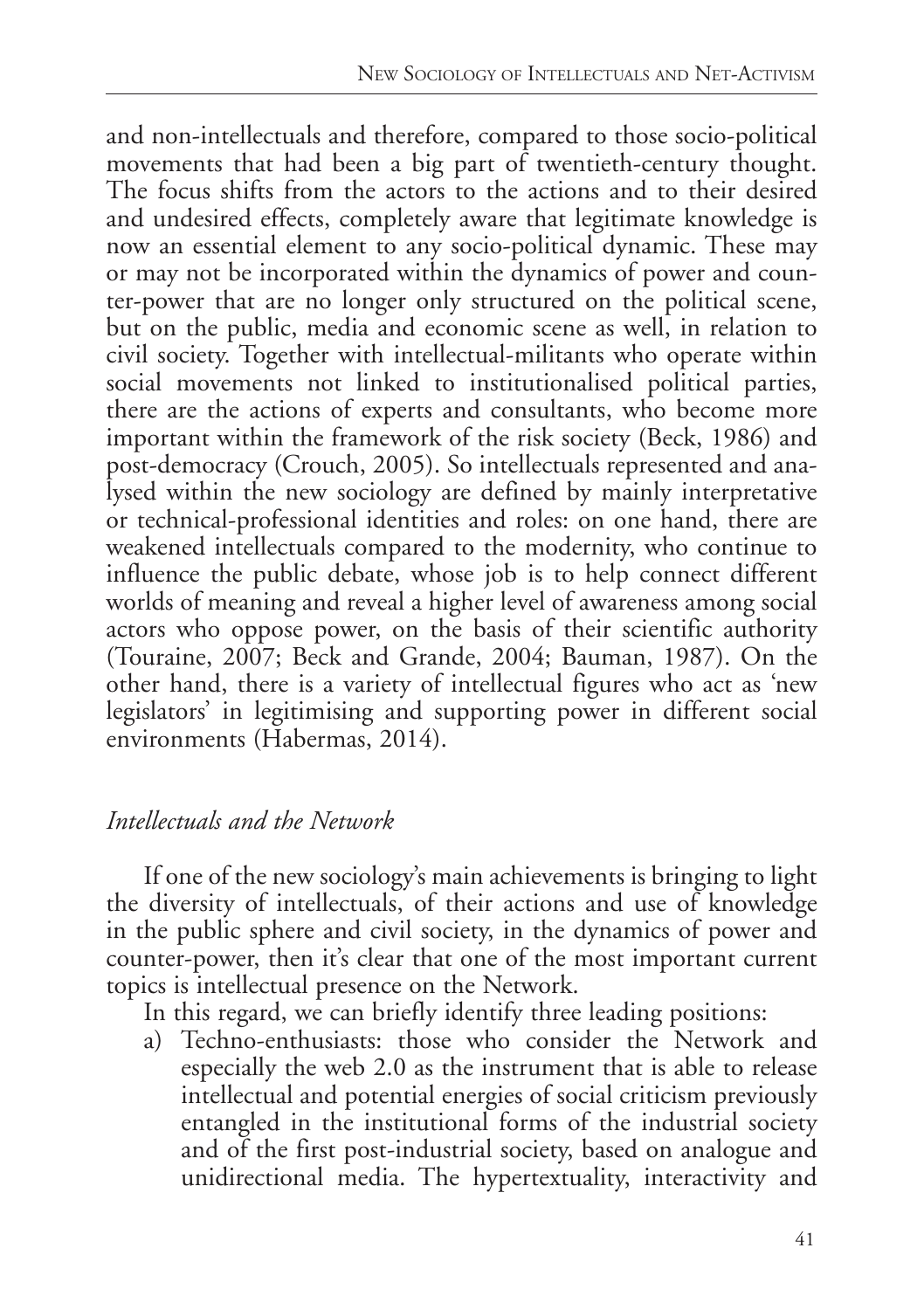multimediality typical of the web 2.0 could start new ecologies and new processes of connected intelligence (De Kerckhove, 1997) or even collective intelligence (Lévy, 1994): on one hand, the intellectual's critical role is fully recovered, on the other, its tasks and actions are distributed among a multitude of dispersed entities who cooperate and compete with each other in building an interpretations of events, in the theoretical elaboration and in activism. This orientation has its roots in the libertarian culture that inspired architecture and the use of the first Internet, reproducing an image of the Network and its actors as primarily linked to the hacker culture (Himanen, 2001). The result is a positive verdict of the new intellectuals' ability to renew the forms and procedures of contemporary democracy.

- b) Techno-critical: according to researchers belonging to this second interpretation, the Network is far from strengthening critical or even cognitive skills of social actors, as well as their possibilities for action, so it represents the instrument of a growing domain of this new digital capitalism, able to weaken critical ability (Formenti, 2008; Morozov, 2011; Carr, 2011). This position – linked to Habermas' scepticism on the Network's discursive and democratic potential  $-$  develops mainly in a more mature phase of the Internet's rise and, by emphasising manipulating aspects and acquisition processes of individual intelligences from the economic mechanisms of the Big Companies on the Network, it forecasts the disappearance of the intellectual figure in the contemporary world.
- c) Techno-realistic: those who belong to this third category stress the ambivalence that characterises the Network and the elimination of any distinction between the 'on-line' and 'off-line' of social life (Vecchi, 2015). This shows that although undeniable manipulative aspects are present in the web 2.0, at the same time the Network is a place where a critical debate may occur and it often leads to the collective activism of actors who take part: these new intellectuals, who have prominently appeared in Arab revolutions and protest movements that followed the 2008 economic crisis, are no longer a vanguard, but a subject among others within contemporary movement networks (Castells, 2012).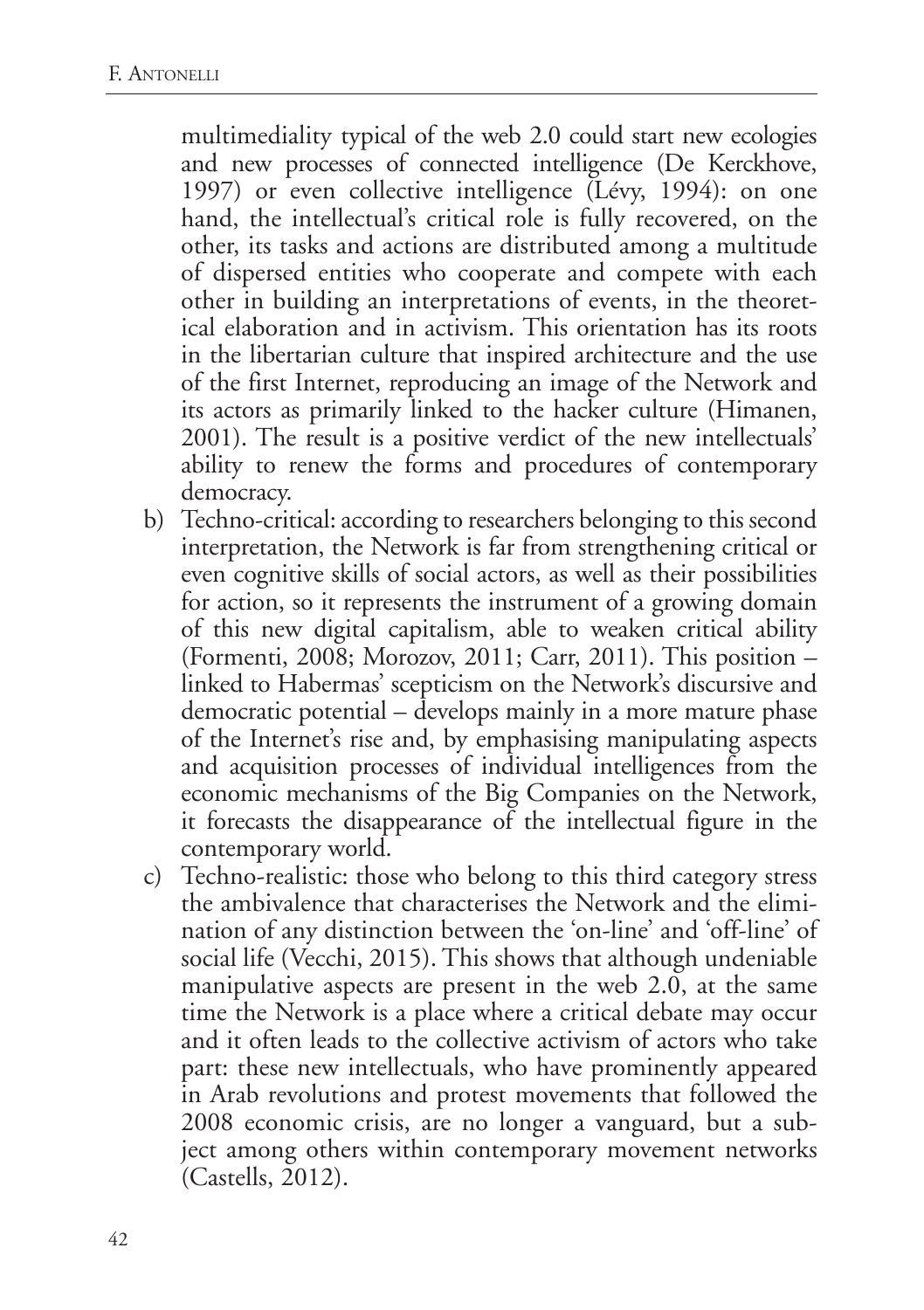One of the main problems that cuts across these three approaches is the social basis of new intellectuals present on the Network as well as the processes through which they are (or allegedly are, according to different points of view) manipulated or neutralised. The debate on intellectuals cuts across the debate on knowledge workers, individuals defined by their high level of education, the use for communicative, innovative or creative purposes of expert knowledge within the economic process and the use of new media (personal computer, Internet, mobile phone, etc.) as working and relational tools (Antonelli and Vecchi, 2012; Butera, 2008; Formenti, 2008; Bologna and Banfi, 2010; Beradi 'Bifo', 2004). Knowledge workers are a new chaotic middle class, much more individualised and distinguished than the old middle class of intellectuals: several aspects fade such as the intermediate bureaucratic structures that had been the main employment for 'white collars', their similar tastes that had expanded the mass market and the ability to obtain corporate protections compared to pure market competition. Thus forming:

«an actual social magma. A constantly moving context in which someone goes up and someone goes down in the hierarchy of realisation and life potentialities, but always within a bordered and communal space of action [...]. Each group tends to stand out for more or less subtle distinctions, but without the ability to become a reference class» (Gaggi and Narduzzi, 2006: 9).

According to the techno-enthusiasts' outlook – similarly to the theories of the new class (see above) – knowledge workers are destined to become a new ruling class that uses digital technology to express and release, without political mediation, their critical and vindictive requests and to self-organise and mobilise themselves when their own interests are at stake (Florida, 2002). According to techno-pessimists, knowledge workers are an integral and integrated part of the political-economic system and thus unable to mobilise or critically oppose themselves to the dynamics of power (Morozov, 2011; 2014). Finally, for techno-realists, knowledge workers have a high potential for mobilization and criticism that however, tends to be irregular, fragile and inconsistent (Antonelli, 2013).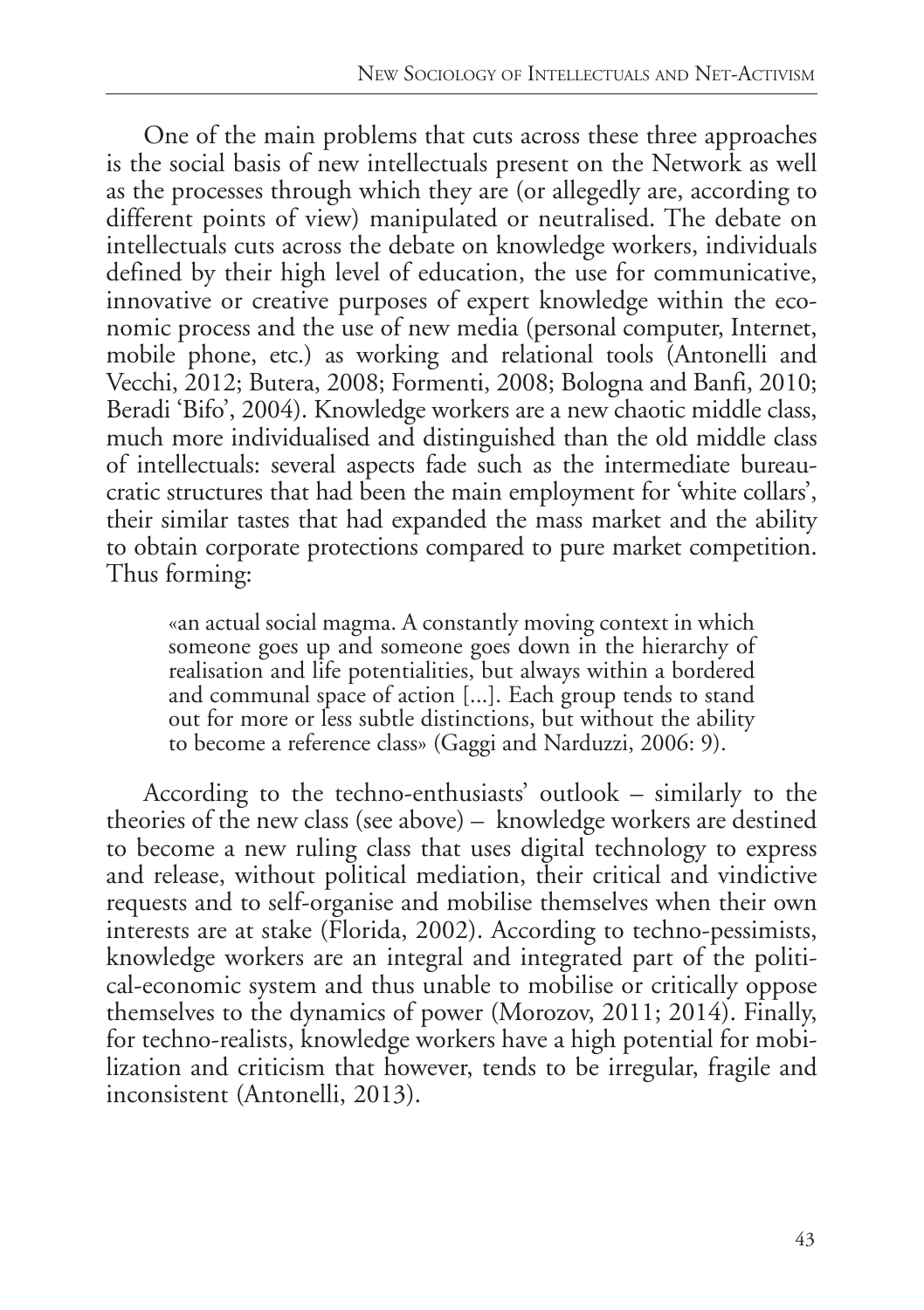### *Conclusion: new challenges?*

To sum up the analytical path examined so far, we can say that the transition from an industrial to a post-industrial society and then on to a global society on the Network is characterised by the final decay of the intellectual figure as a cultural and political vanguard of society; of its figure of recognisable enlightened minority and the gradual appearance of a multitude of social actors with a high cultural capital, variously involved in the dynamics of power and counter-power. These dynamics exceed the bind between politics and culture that had represented the breeding ground of intellectuals during the modernity to transversely cross the public sphere, the civil society and the dynamics of communication. The sociology of intellectuals goes from mainly being focused on the 'intellectual' social actor to a wider object of analysis that examines the intellectual action and its effects; produces, spreads and uses knowledge as a critical feature as well as to support power.

The Network's increasing significance in the organisation of every contemporary social dynamic, offers a field for new investigations for this complex sociology of intellectual commitment and the instrument of unusual transformations of contemporary intellectuality. In particular, through a new, emerging bind between economic, communicative, cultural and political processes, through which intellectuals, as a political-cultural elite, gradually seem to become a swarm of actors whose actions mix and blend, producing an increasing overlap between the moment of criticism and debate and the moment of self-organised collective action. In this context, the relationship between new intellectuals on the Net and critical-emancipatory processes could face three limits that are, at the same time, areas of study and depth for sociological research:

a) Impotence. In a world characterised by increasing communicative complexity and excess, the most important form of impotence that new intellectuals on the Network could experience is represented by the great deconstructive potential and by the great weakness in effectively supporting reconstruction processes of social and political structures that suffered criticism and protest. Two examples: in the so-called 'Arab Spring', intellectuality on the Network has played an essential role in determining the fall of authoritarian regimes in Tunisia and Egypt. However, not only was it unable to lead a completely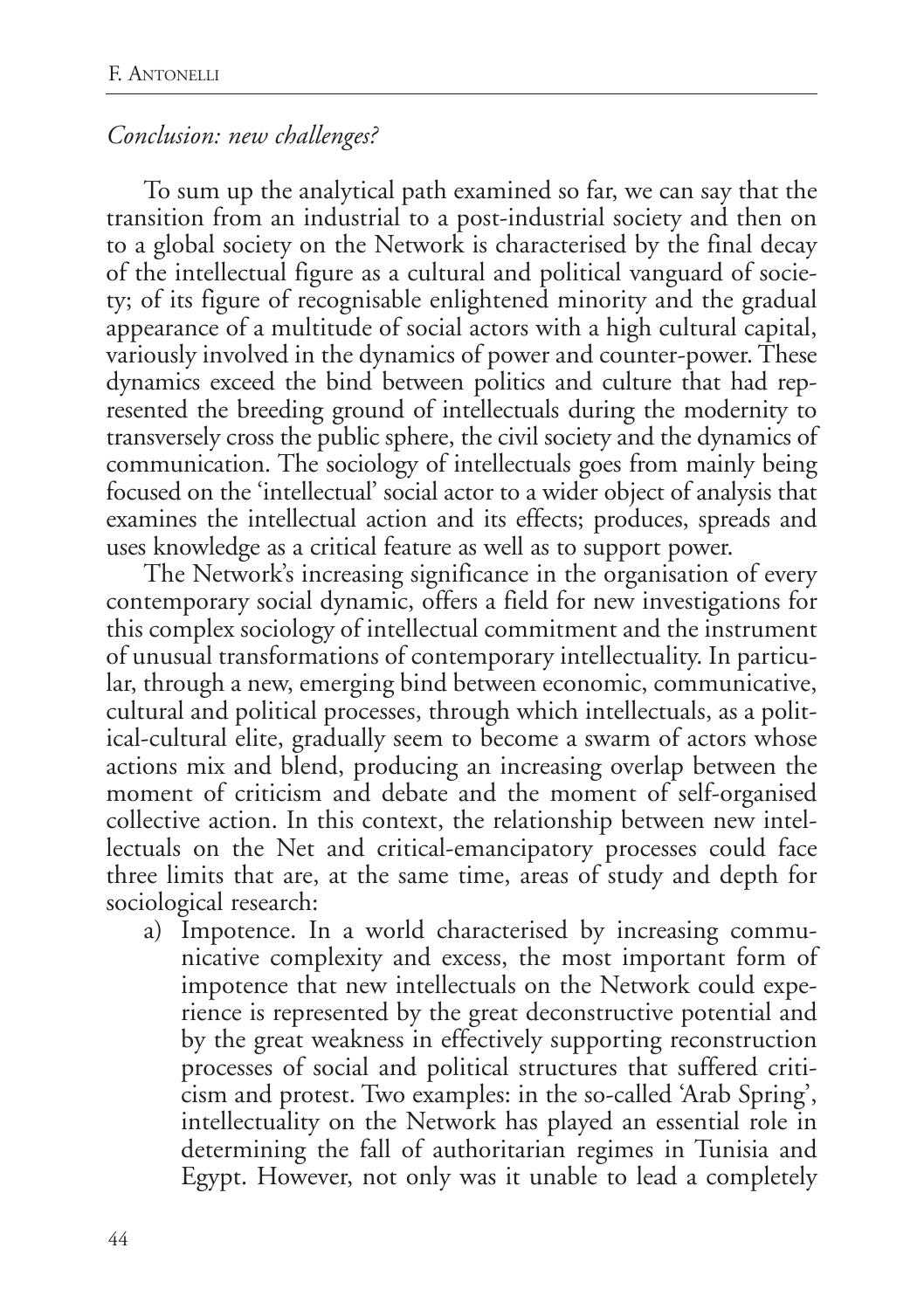different model to success, but it mainly failed to deliver, if not in a small part, a new ruling class, especially in the second case. Even more disturbing is the result of 'Occupy Wall Street': in almost every case, neither the considerations nor the actions had any effect; the readjustment policies continued to follow the neo-liberal line and technocrats their interpreters, regained power. The impotence we're talking about is therefore a political impotence, an inability to go from a 'critical' moment and of the movement to political forms.

- b) Favouritism. Intellectuals on the Network only speak to a small part of the population. Despite increasing cutting-edge multimedia and the interaction between old and new media, a large part of the population (the less educated and older individuals) is still largely unfamiliar with the Network. Another kind of favouritism comes from the fact that, very often, among knowledge workers (who are the basis of contemporary intellectuality) and manual workers (at all levels) there is very little communication and an even rarer exchange. The languages spoken are different and often incompatible. A third kind of favouritism comes from the excess of specialised knowledge and from an arrogant tone that many debates take on: so old habits are repeated and they end up distancing intellects and contributions useful to theoretical development and its distribution. Favouritism, in other words, weakens the hegemonic ability of new intellectuals.
- c) Populism. Just as the cultural knowledge and sophistication of intellectuals in the industrial society didn't protect them from the totalitarian seductions of the twentieth century, neither did the widespread reflectiveness nor the sociability of the web 2.0, protect the new intellectuals from simplification, sensitivity, misinformation and charismatic seduction. Thus, intellectuals' action on the Network may lead to a decline of the democratic idea, based on an image of an innocent and uncorrupted civil society – of which the intellectuals on the Network feel part of – and a political society home of every suffering.

Faced with these situations, sociology cannot and must not take on a simple analytical-descriptive mission – in accordance with the principles of new positivism – but, being an active part of the examined process and in line with the principles of public sociology (Burawoy, 2005) that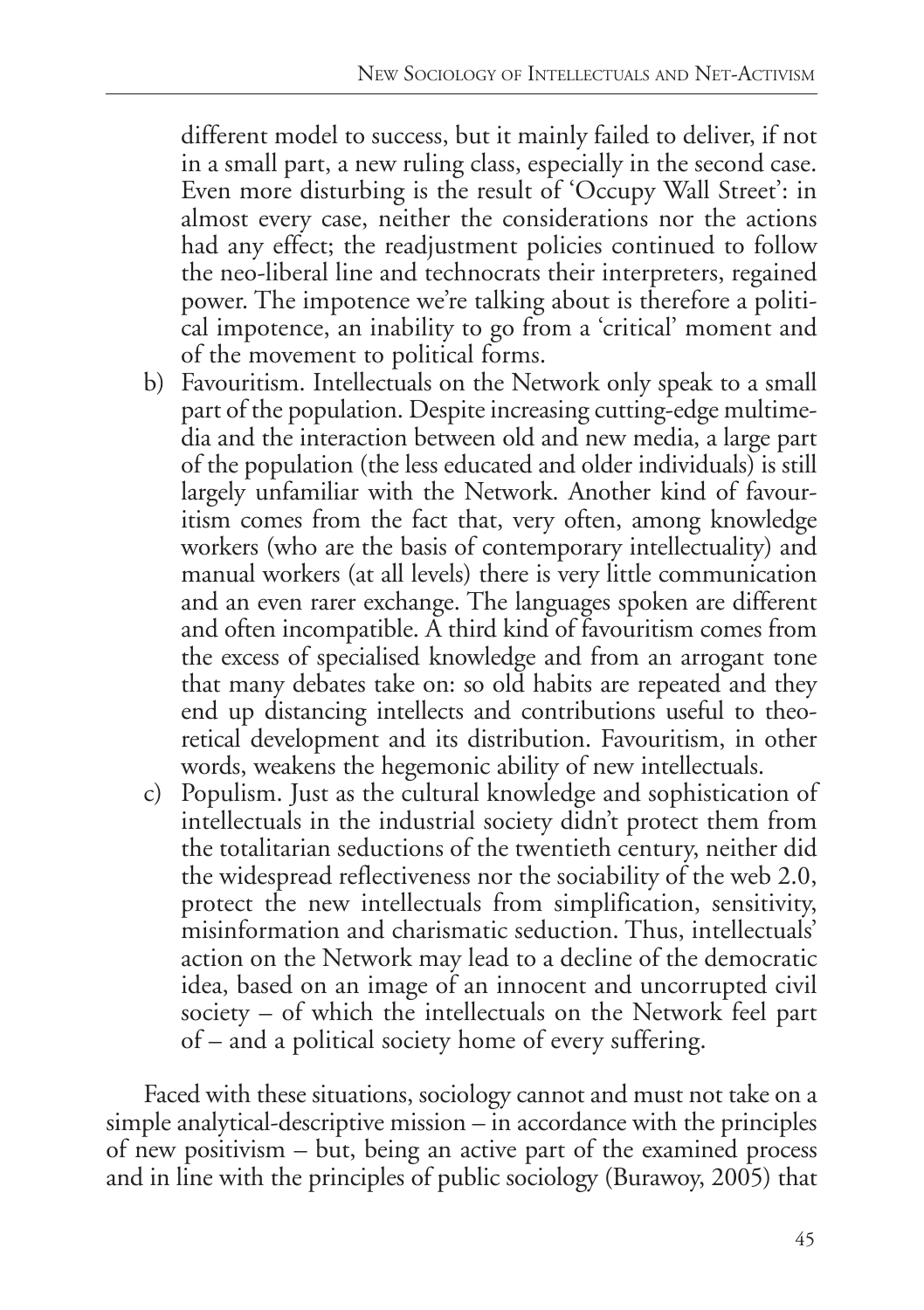emphasize the social responsibility of the sociologist in promoting the rise of the actors' consciousness, it also offers on a regulatory level its contribution to the debate and action.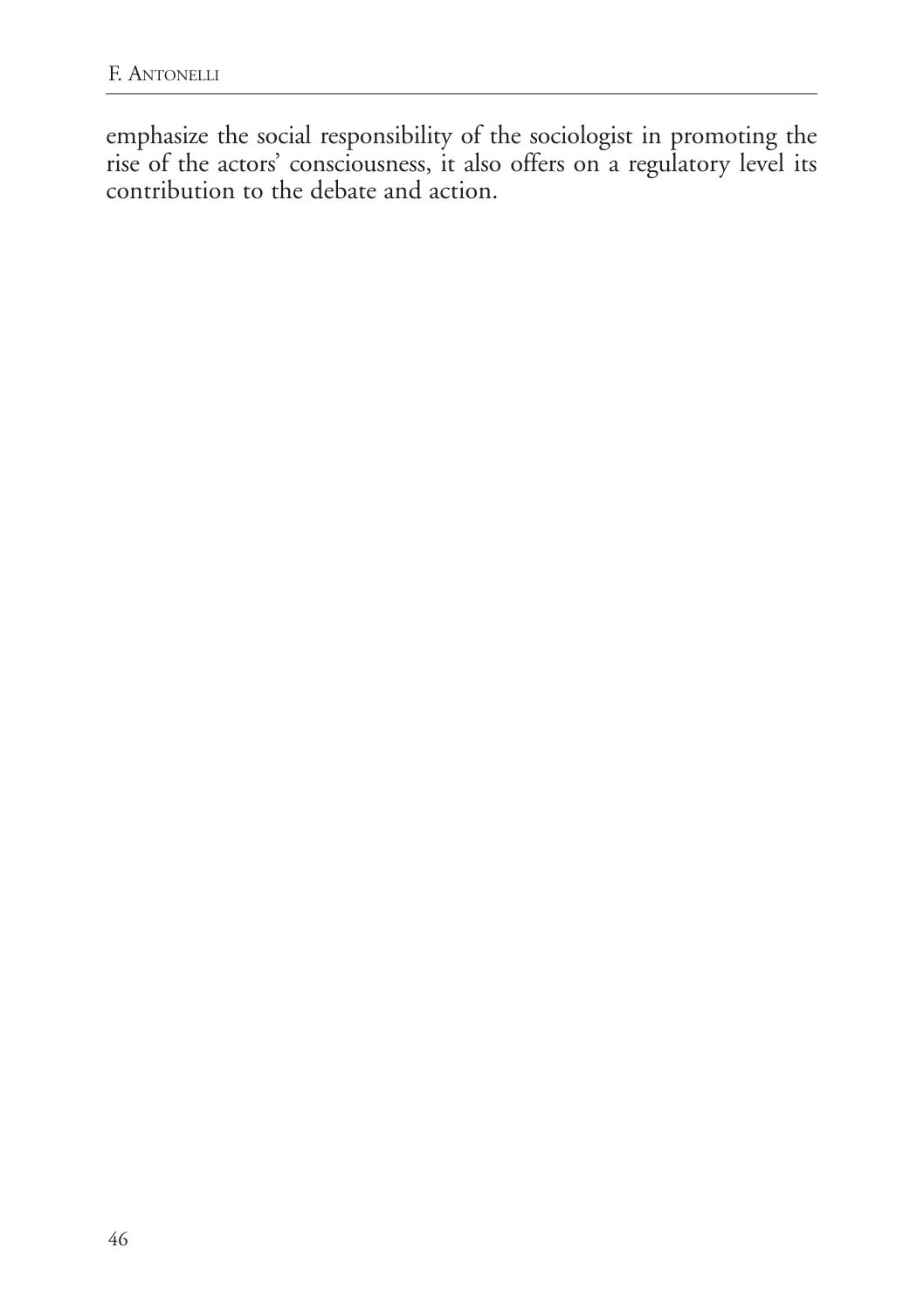**REFERENCES** 

- Abruzzese, A. (1978). V*erso una sociologia del lavoro intellettuale. Materiali per una sociologia del lavoro intellettuale negli apparati dell'informazione*. Napoli: Liguori.
- Adler, E. and Haas, P. M. (1992). Conclusion: epistemic communities, world order and the creation of a reflective research program. *The Review of International Organization*, 46.
- Adler-Nissen, R. and Kropp, K. (2015). A Sociology of Knowledge Approach to European Integration: Four Analytical Principles, *Journal of European Integration*', 37(2).
- Antonelli, F. (2012). *Da élite a sciame. Gli intellettuali-pubblici dalla società industriale al mondo globale*. Firenze: Le Lettere.
- Antonelli, F. (2011). Verso una democrazia multiplebiscitaria? *Società Mutamento Politica*, 3.
- Antonelli, F. and Vecchi B. (eds.) (2012). *Marx e la società del XXI secolo. Nuove tecnologie e capitalismo globale*. Verona: Ombre Corte.
- Asor Rosa, A. (2009). *Il grande silenzio. Intervista sugli intellettuali*. Roma-Bari: Laterza.
- Barry, A., Osborne, T. and Rose N. (1996). *Foucault and Political Reason*. London: UCL Press.
- Bauman, Z. (1987). *Legislators and interpreters On Modernity, Post-Modernity, Intellectuals*. Ithaca. N.Y.: Cornell University Press.
- Beck, Ü. (1986). *Risikogesellschaft. Auf dem Weg in eine andere Moderne*. Frankfurt am Main: Suhrkamp.
- Beck Ü. mit Grande, E. (2004). *Das kosmopolitische Europa. Gesellschaft und Politik in der Zweiten Moderne*. Frankfurt am Main: Suhrkamp.
- Bell, D. (1973). *The Coming of Post-Industrial Society. A Venture of Social Forecasting*. New York: Basic Books.
- BENDA, J. (1927). La Trahison des Clercs. Paris: Éditions Grasset & Fasquelle.
- Berardi 'Bifo', F. (2004). *Il sapiente, il mercante, il guerriero. Dal rifiuto del lavoro all'emergere del cognitariato*. Roma: DeriveApprodi.
- BOLOGNA, S. and BANFI, D. (2010). *Vita da freelance*. Milano: Feltrinelli. BOURDIEU, P. (1984). *Homo academicus*. Paris: Minuit.
- BOURDIEU, P. (2002). *Campo del potere e campo intellettuale*. Roma: Manifestolibri.
- Bourdieu, P. (1991). *La responsabilità degli intellettuali*. Roma-Bari: Laterza.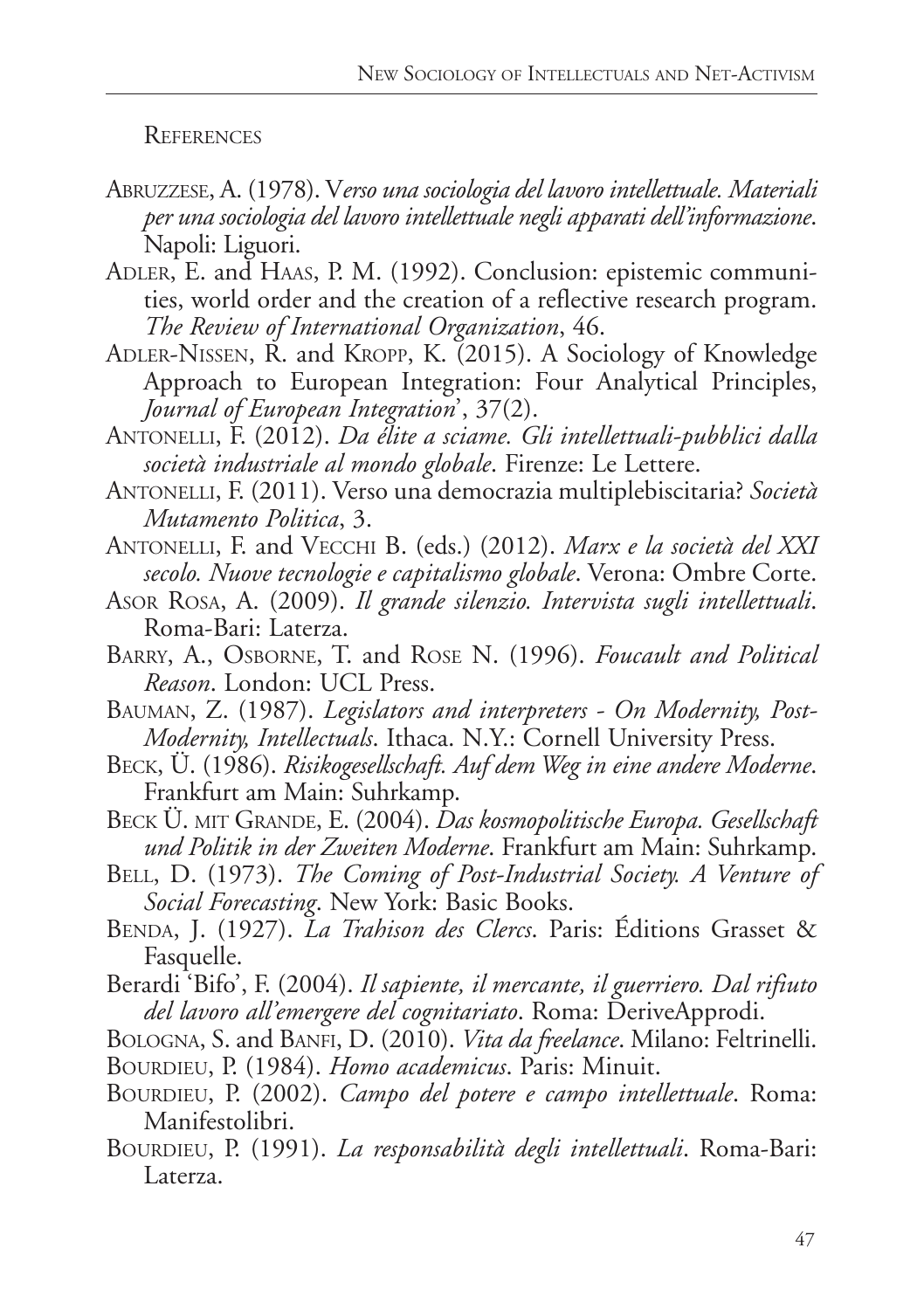- Bracher, K.D. (1982). *Zeit der Ideologien. Eine Geschichte politischen Denkens im 20. Jahrhundert*. Stuttgart: DVA.
- Burchell, G., Gordon, C. and Miller, P. (eds.) (1991). *The Foucault Effect: Studies in Governmentality*. Chicago: University of Chicago Press.
- Burnham, J. (1941). *The Managerial Revolution: What is Happening in the World*. New York: John Day Co.
- Burawoy, M. (2005). For Public Sociology. *American Sociological Review* 70(1), 4-28.
- Butera, F. (ed.) (2008). *Knowledge working. Lavoro, lavoratori, società della conoscenza*. Milano: Mondadori.
- Calhoun, C. (2006). The University and the Public Good. *Thesis Eleven*, 84.
- Camic, C. and Gross, N.G. (2001). The new sociology of ideas. In Blau, J.R. (ed.), *The Blackwell Companion to Sociology*. Malden, MA: Blackwell.
- Castells, M. (2012). *Networks of Outrage and Hope. Social Movements in the Internet Age*. Cambridge, MA: Polity Press.
- Collins, H.M. and Evans, R. (2002). The third wave of science studies: studies of expertise and experience. *Social Studies Science*, 32.
- Crouch, C. (2005). *Post-democracy*. Cambridge: Polity Press.
- D'Arcais Flores, P. (2013). Splendori e miserie degli intellettuali, *Micro Mega*, 6.
- De Castris, L. (2010). *Intellettuali del Novecento*. Padova: Marsilio.
- De Kerckhove, D. (1997). *Connected Intelligence*. Toronto: Somerville House Books.
- Đilas, M. (1957). *La nuova classe. Un'analisi del sistema comunista.* Bologna: il Mulino.
- Eyal, G. and Buchhloz, L. (2010). 'From the Sociology to the Sociology of Interventions'. *The Annual Review of Sociology*, 36.
- Fichte, J.G. (1794). *Einige Vorlesungen über die Bestimmung des Gelehrten.*
- Florida, R. (2002). *The Rise of the Creative Class. And How It's Transforming Work, Leisure and Everyday Life*. New York: Basic Books.
- Formenti, C. (2008). *Cybersoviet. Utopie post-democratiche e nuovi media*. Milano: Raffaello Cortina Editore.
- Foucault, M. (1977). *Microfisica del potere. Interventi politici*. Torino: Einaudi.
- Foucault, M. (1978). La governamentalità. *Aut-Aut*, 28.
- Furedi, F. (2004). *Where Have All the Intellectuals Gone?: Confronting*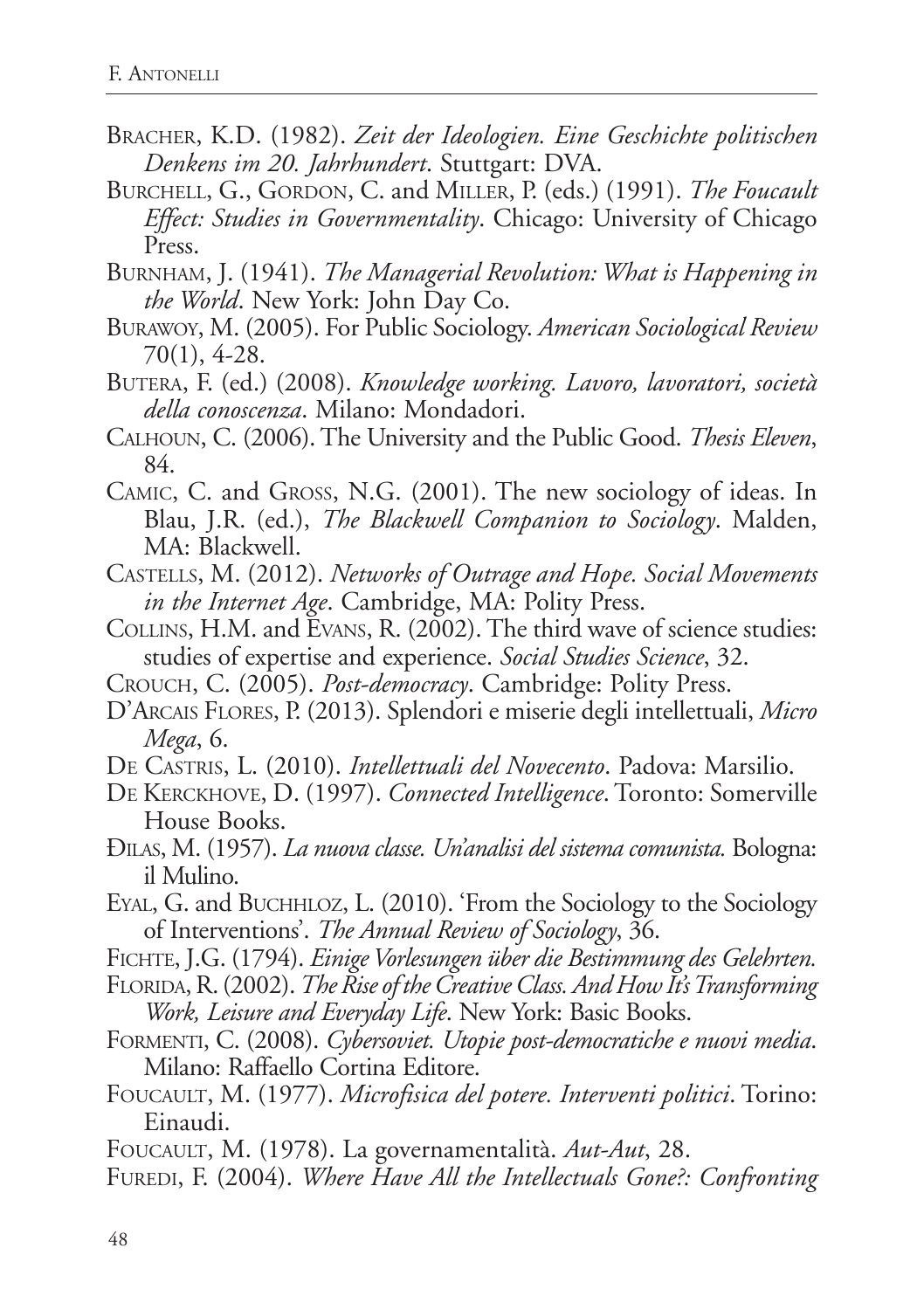*Twenty-First Century Philistinism*. Continuum International Publishing Group.

- GAGGI, M. and NARDUZZI, E. (2006). *La fine del ceto medio e la nascita della società low cost*. Torino: Einaudi.
- GIDDENS, A. (1990). *The Consequences of Modernity*. Cambridge: Polity Press.
- GOULDNER, A. (1979). *The Future of Intellectuals and the Rise of the New Class*. New York: Palgrave.
- Gramsci, A. (1992). *Quaderni del carcere*. Roma: Editori Riuniti.
- Habermas, J. (1962; 1987). *Strukturwandel der Öffentlichkeit. Untersuchungen zu einer Kategorie der bürgerlichen Gesellschaft*. Neuwied am Rhein: Luchterhand.
- Habermas, J. (2014). *Nella spirale tecnocratica. Un'arringa per la solidarietà europea*. Roma-Bari: Laterza.
- Himanen, P. (2001). *The Hacker Ethic and the Spirit of the Information Age*. New York: Random House Inc.
- Jacobs, R. and Townsley, E. (2011). *The Space of Opinion: Media Intellectuals and the Public Sphere*. Oxford: Oxford University Press.
- Jacoby, R. (1987). *The Last Intellectuals*. New York: Basic Books.
- JASANOFF, S. (2005). *Designs on nature, science and democracy in Europe and the United States*. NJ Princeton: Princeton University Press.
- Keck, M. and Sikkink, K. (1998). *Activists beyond Borders: Advocacy Networks in International Politics*. Ithaca, New York: Cornell.
- Kurzman, C. (2003). *Democracy Denied, 1905–1915: Intellectuals and the Fate of Constitutional Revolutions*. Oxford: Oxford University Press.
- Kurzman, C. and Owens, L. (2002). The sociology of Intellectuals. *The Annual Review of Sociology*, 28.
- Latour, B. and Weibel, P. (eds.) (2005). *Making Things Public: Atmospheres of Democracy*. Boston: MIT Press.
- Lévy, P. (1994). *L'intelligence collective. Pour une anthropologie du cyberespace*. Paris: La Découverte.
- Lyotard, J.F. (1979). *La Condition postmoderne: rapport sur le savoir*. Paris: Minuit.
- Manin, B. (2010). *Principi del governo rappresentativo*. Bologna: il Mulino.
- Mannheim, K. (1929). *Ideologie und Utopie*. Bonn: Cohen.
- Mannheim, K. (1935). *Mensch und Gesellschaft im Zeitalter des Umbaus*. Leiden.
- Mannheim, K. (1950). *Freedom, Power, and Democratic Planning*. Oxford: Oxford University Press.